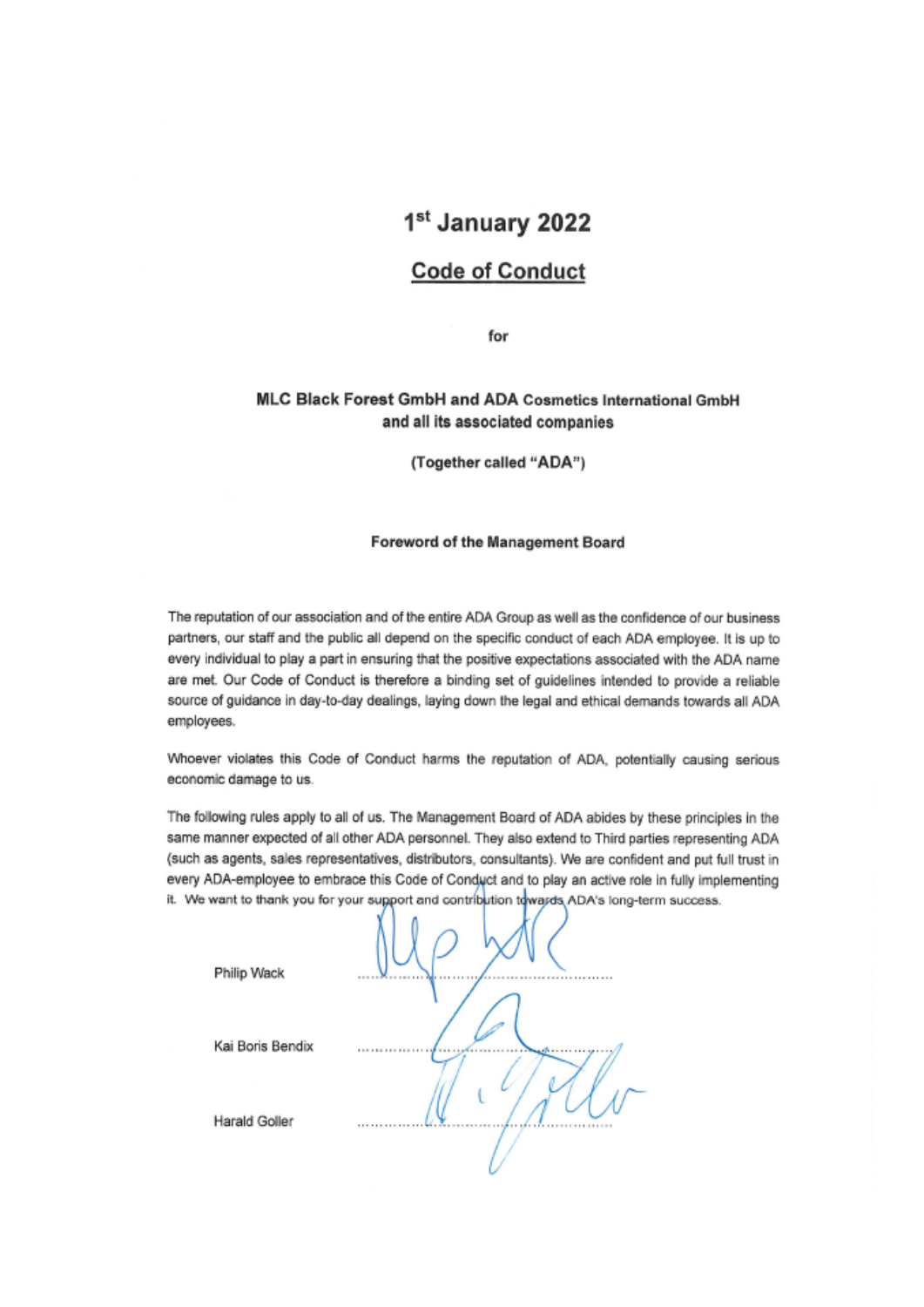## **Table of Contents**

| $\mathbf{1}$ . |  |
|----------------|--|
| 2.             |  |
| 3.             |  |
| 4.             |  |
| 5.             |  |
| 6.             |  |
| 7 <sub>1</sub> |  |
| 8.             |  |
| 9.             |  |
| 10.            |  |
| 11.            |  |
| 12.            |  |
| 13.            |  |
| 14.            |  |
| 15.            |  |
| 16.            |  |

## <span id="page-1-0"></span>Scope of application

**1.** This Code of Conduct applies to MLC Black Forest GmbH as well as to all ADA Group companies within the meaning of §§ 15 et seq. AktG [German Law on Public Companies] (hereinafter together called "ADA*"*). It applies worldwide to all ADA employees, including management boards, directors and executives (hereinafter "ADA Employees"), as well as third persons acting on behalf of ADA (e.g., agents, consultants and distributors).

## <span id="page-1-1"></span>**2. Vision and mission statement**

ADA is constantly endeavouring to provide top quality to its customers and to satisfy the demands of both, the market and public in general, whilst fulfilling its responsibility for staff and consumer safety. ADA makes every effort to ensure the occupational safety of all jobs within the group and to protect ADA Employees from risks. Occupational safety, health care and health protection are integral part of company policy and are constantly subject to improvement.

The chief criteria when selecting suppliers, service providers and other third parties are their performance and quality awareness. ADA expects its suppliers, service providers and other third parties to apply the same high standards as those put forward in this Code of Conduct.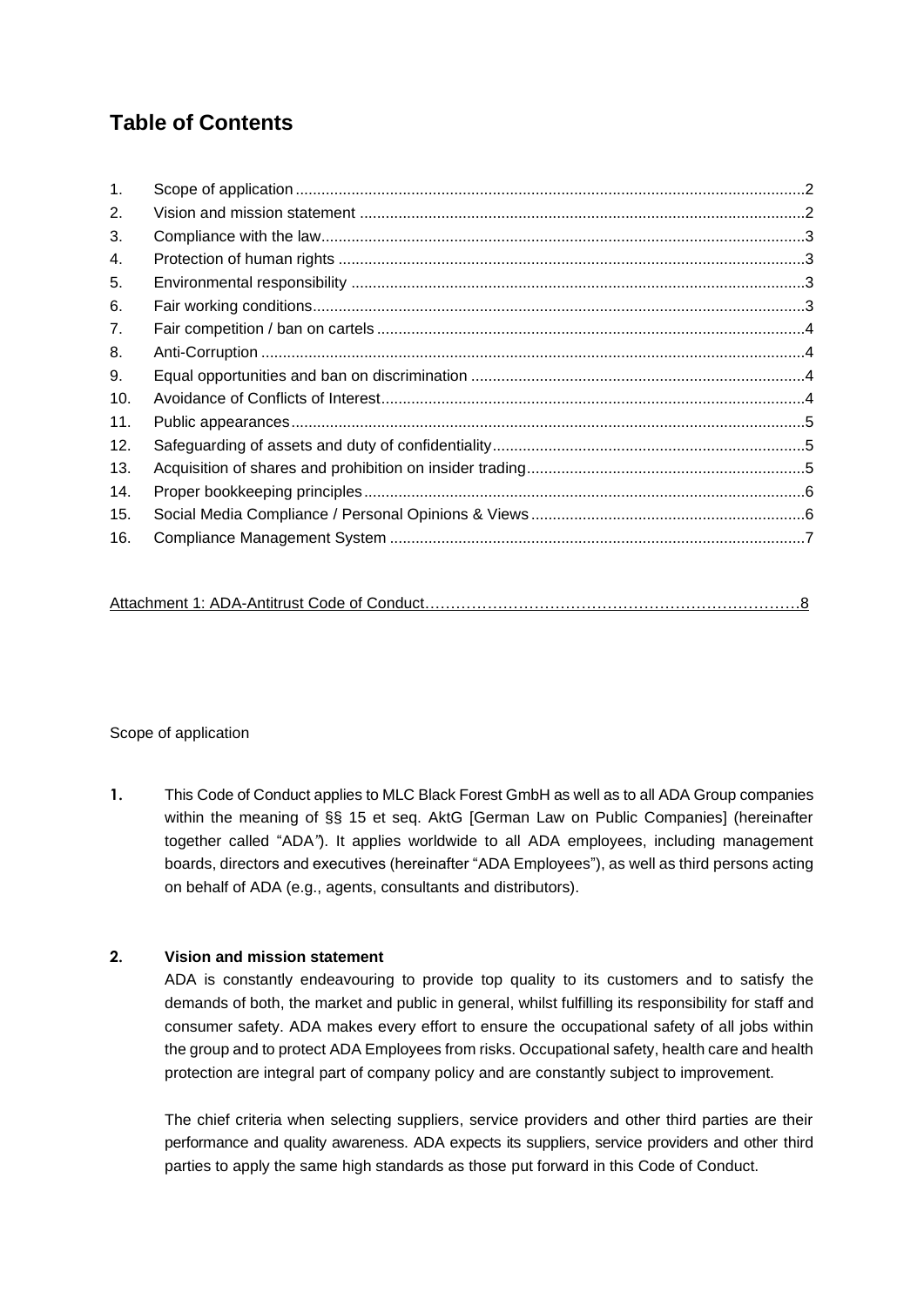ADA consequently promotes fundamental values such as human rights, employment standards, environmental protection and the zero tolerance for corruption within its sphere of influence.

#### <span id="page-2-0"></span>**3. Compliance with the law**

ADA sets a high standard of integrity in their dealings. ADA and ADA Employees are obliged to observe relevant legislation. This includes, along with anti-trust and competition law, rules addressing bribery, illegal money transfers and corruption as well as relevant provisions governing protection of employment and data, plus environmental rules. The principle of compliance with the law expressly applies even if ADA would sustain a supposed advantage because of breaches of legislation. Every ADA Employee is compelled to familiarize himself/herself with the regulations applicable in his/her area of work.

If any of the provisions contained in this Code of Conduct are less restrictive than those in the local legislation, the spirit and contents of the local legislation shall prevail. Similarly, if any provisions contained in this Code of Conduct is contrary to any local legislation, regulation or ordinance, the local legislation, regulation, or ordinance shall be complied and adhered with.

### <span id="page-2-1"></span>**4. Protection of human rights**

ADA supports and respects, within its sphere of influence, the protection of international human rights set out in the United Nations' Universal Declaration of Human Rights and the International Labour Organization's fundamental conventions. In particular ADA supports the effective elimination of all forms of compulsory labour and child labour as defined by the ILO. It will make this a criterion in the choice and management of its suppliers and sub-contractors.

#### <span id="page-2-2"></span>**5. Environmental responsibility**

ADA supports a precautionary approach to environmental challenges, and, within its sphere of influence, undertakes initiatives to promote greater environmental responsibility and encourages the development and diffusion of environmentally friendly technologies & practices.

#### <span id="page-2-3"></span>**6. Fair working conditions**

ADA provides an adequate remuneration for its employees and warrants to pay the appropriate statutory minimum wage at least.

**Equal pay and the law.** By law, all genders must get equal pay for doing 'equal work' (work that equal pay law classes as the same, similar, equivalent or of equal value). This means someone must not get less pay compared to someone with a differnt gender doing equal work for the same employer.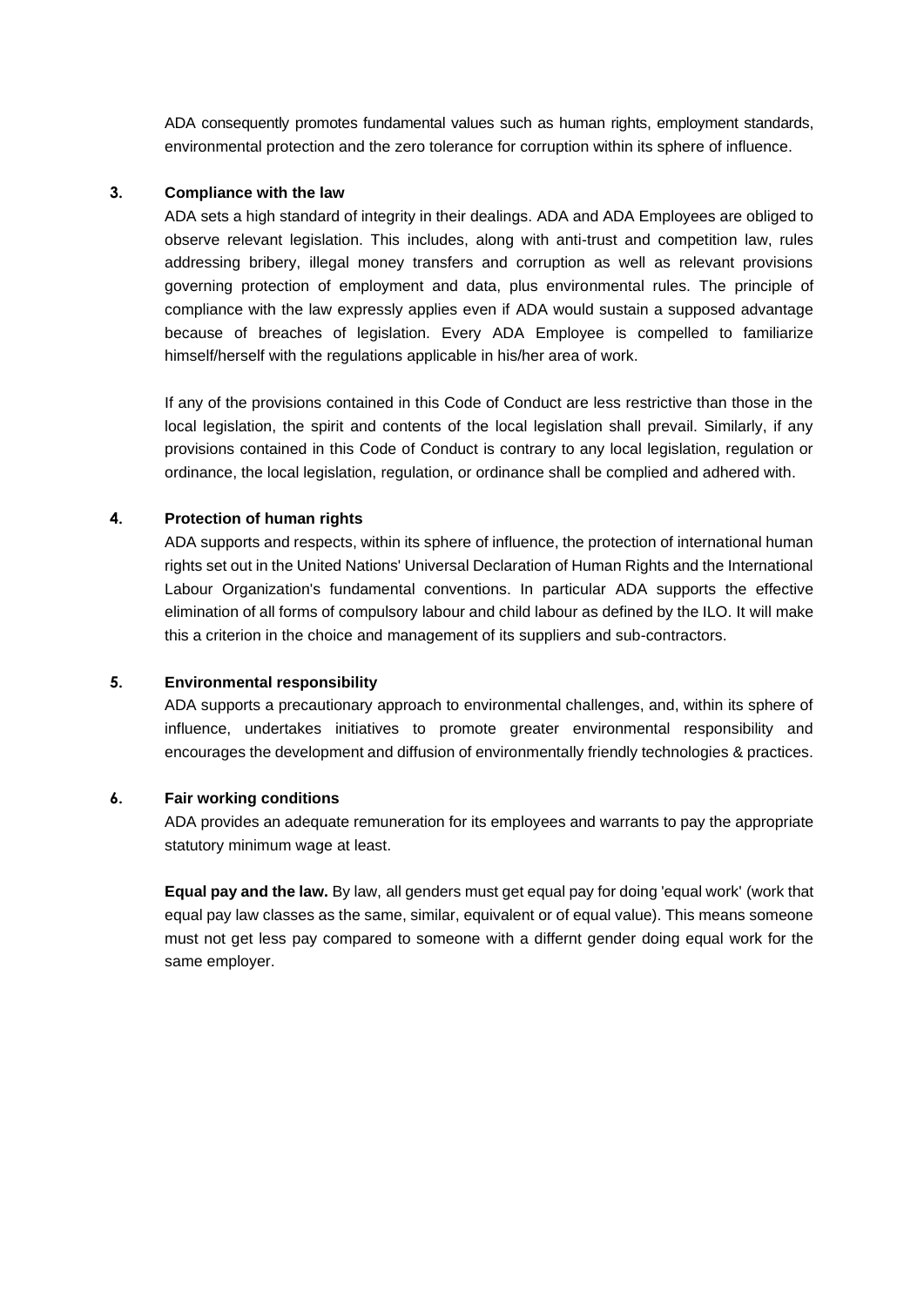### <span id="page-3-0"></span>**7. Fair competition / ban on cartels**

The relevant provisions governing fair competition must be observed, same as the rules of anti-trust and competition law. Every ADA Employee as well as all third Persons acting on behalf of ADA are obliged to observe the rules of fair competition and must not take any measures aimed at unlawfully restricting competition and/or infringing the statutory rules. Therefore, ADA does not tolerate any infringement of provisions of anti-trust law during committee procedure or at other meetings within ADA. The basic principle is that all arrangements between competitors and decisions by associations of undertakings, aiming at preventing competition, are prohibited. The term 'arrangements' encompasses both formal agreements and decisions as well as concerted practices that tacitly arise. The following are prohibited:

- Arrangements with competitors concerning prices and/or capacity
- Agreements not to compete
- The submission of sham bids
- The allocation of customers, territories, production programmes or according to other segmentation criteria
- Agreements on terms and conditions of sale

When making any (verbal or written) statements, all ADA Employees are obliged to ensure that they cannot be misunderstood or interpreted in a way that may construe an unlawful act under anti-trust law.

Details are laid out in the *ADA-Antitrust Code of Conduct* – **Attachment 1**.

## <span id="page-3-1"></span>**8. Anti-Corruption**

ADA and ADA Employees do not tolerate immoral trade practices and reject any form of corruption, bribery and dishonesty in order to take advantage. Further details are set out in the *ADA Anti--Corruption Guideline*.

### <span id="page-3-2"></span>**9. Equal opportunity and ban on discrimination**

Nobody may be harassed, discriminated against, or prejudiced on grounds of nationality, ethnic origin, gender, religion or belief, disability, age or sexual orientation and identity. These principles apply to all ADA companies in accordance with local legislation.

### <span id="page-3-3"></span>**10. Avoidance of Conflicts of Interest**

ADA aims to avoid any conflict of interest. Conflicts of interest may cast doubt on ADAs integrity and professionalism. Conflicts of interest must therefore be identified and avoided early on. For this reason, ADA Employees are contractually not allowed to carry out work for third parties during the term of their employment which might jeopardise the impartiality of their work for ADA or contradict the corporate philosophy stated in paragraph 2. Contractual relations with members of the family (parents, children as well as any other relatives – including life companions living in the same household as the ADA Employee) are explicitly prohibited, since conflict of interest is inherent in such dealings, which could impair the impartiality required in the process of procurement.

Exceptions to these principles are only possible if they are permitted by the management of the ADA company concerned or by the appropriate board.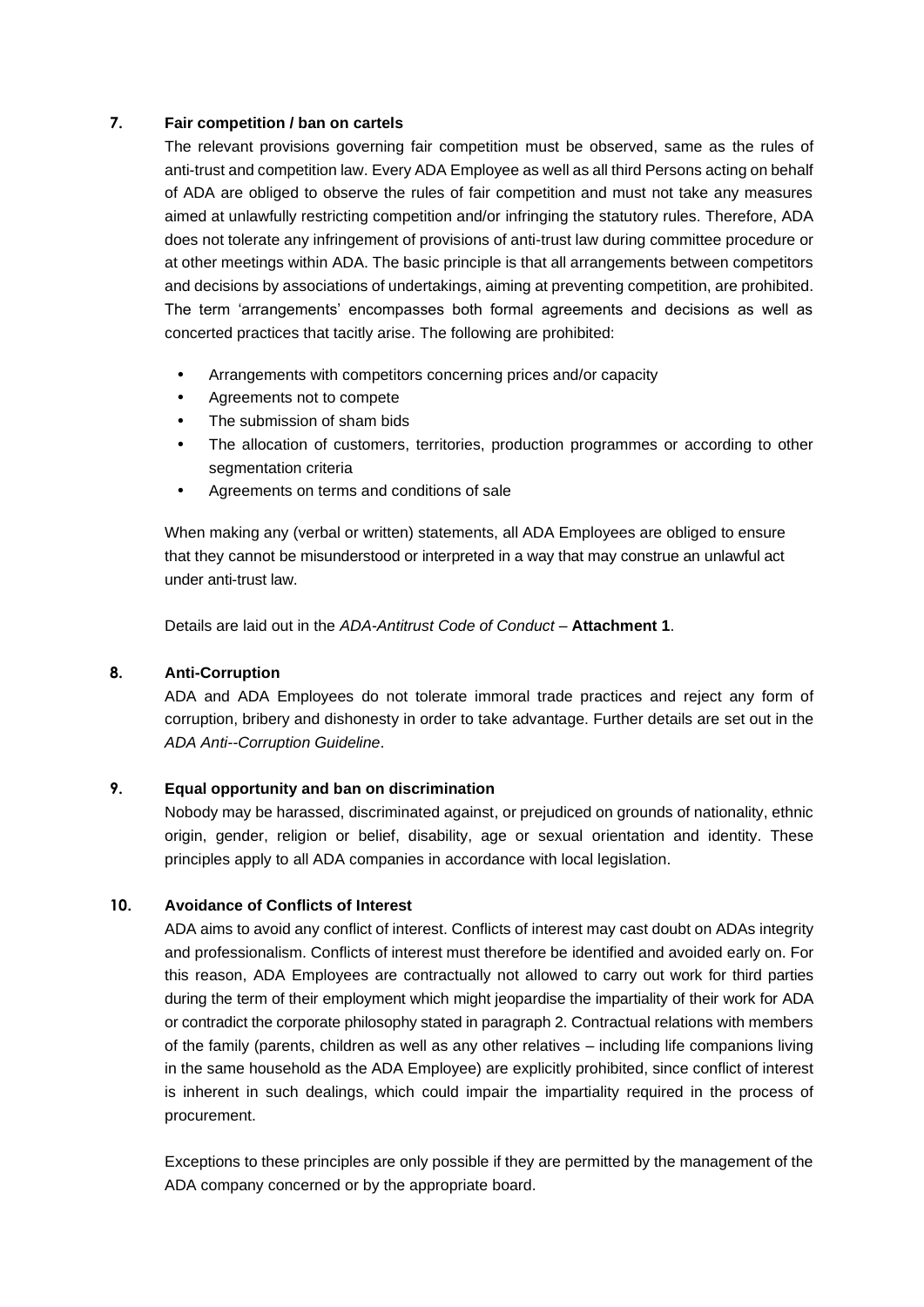#### <span id="page-4-0"></span>**11. Public appearances**

ADA Employees must ensure that ADA 's reputation is not harmed by their conduct in public. Any externally oriented information (e.g., to the press or to authorities) is only to be given by accordingly authorised ADA Employees. In topics affecting the reputation of ADA, the marketing communication department needs to be involved.

#### <span id="page-4-1"></span>**12. Safeguarding of assets and duty of confidentiality**

Both ADA and all ADA Employees are responsible for ensuring that tangible and intangible assets belonging to ADA and its providers are properly used, maintained and protected. The use for personal purposes without the consent of the owner is prohibited.

Confidential information, e.g., regarding customers and trade terms, are important assets belonging to ADA, its clientele and principals. It is therefore essential that trade and business secrets be kept confidential. ADA Employees are also required not to disclose information that is expressly termed confidential or the confidentiality of which is ascertainable.

Patents, inventions and other technical and scientific know-how belonging to ADA, or third parties made accessible to ADA are all of particular significance. This intellectual property must not be passed on to unauthorised third parties or used for an individual's own business purposes. This intellectual property in the form of sketches, drawings, data media, documentation or any other means of storage must be protected from unauthorised third-party access.

All ADA's, customers' and employees' information are strictly private and confidential, and must be always treated as such. It must not be disclosed to anybody without proper authorization. There shall be no release of such information through the internet or any other means of information dissemination without proper authorisation.

The duty of confidentiality remains applicable to all ADA Employees after leaving the company.

### <span id="page-4-2"></span>**13. Acquisition of shares and prohibition on insider trading**

All ADA Employees are privately, in principle, allowed to trade in shares and other financial instruments on stock exchanges and optimise their individual wealth. However, this freedom is restricted by law if so-called insider information is used for such dealings.

Insider information is specific information on circumstances that are not public knowledge, which relate to an issuer of insider documents or to insider documents themselves and are liable to materially influence the stock exchange or market price of insider documents on becoming public knowledge. This is the case when a knowledgeable investor would take account of the information when deciding to invest. 'Circumstances' means those matters where it can be assumed with sufficient probability that they will occur in the future. This insider information must not even be passed on to third parties to enable them to make the acquisition. In-sider information might relate, for example, to:

- new product developments and patents
- sales and profit forecasts
- operational changes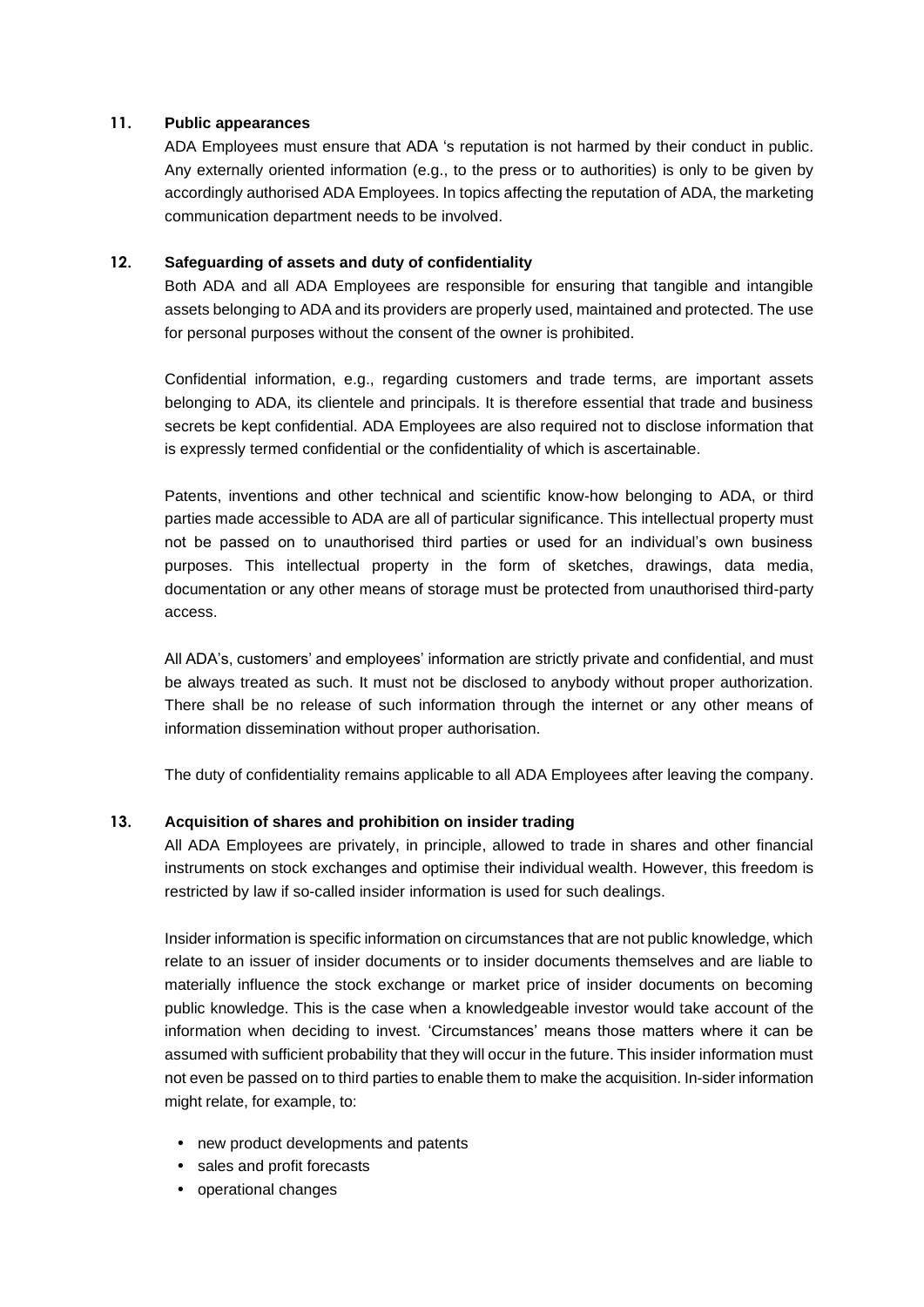- the sale or purchase of major assets
- takeovers and mergers

The ban on insider dealings applies to trading in shares of any quoted company, if ADA Employees hold important undisclosed information about that company, including information that such ADA Employees have obtained during their employment or work at ADA.

## <span id="page-5-0"></span>**14. Proper bookkeeping principles**

ADA is obliged to keep books and records that provide a clear and correct picture of its business and financial position.

All ADA Employees, who are working in the areas of Accounting, Reporting, Finance, Controlling, etc., are obliged to observe and comply with the relevant legislation and storage requirements due to regulatory or legal rules. Those ADA Employees shall ensure that all business transactions are carefully, correctly and comprehensively booked and documented. The following is assured in this respect:

- no secret or unrecorded credit balances or assets are established for any purpose:
- no faked or fictitious entries are made in ADA´s books in any circumstances:
- no payment is approved or made where there is an intention or assumption that the payment is to be wholly or partly used for purposes other than stated.

### <span id="page-5-1"></span>**15. Social Media Compliance**

ADA employees must always be respectful towards the company, the staff, the customers and partners. They show appropriate consideration when the privacy of other people is involved and avoid making comments of a derogatory nature, especially in relation to gender, ethnic origin, age, sexual orientation, political opinion, religion, or physical disability. Disagreements should always be verbalized in a mutually respectful way. Opinions cannot be forced on anyone.

Care needs to be taken when posting pictures of others online, including via social media sites. The Cyber Crimes Law in some of our entities makes it an offence to use any IT means to breach someone else's privacy, including taking pictures of others, or publishing or displaying those pictures. A person who takes a picture of another cannot distribute or publish such picture without the consent of the person appearing in the picture.'

To create transparency, an ADA employee always identifies himself as such when posting something about the company on the Internet and points out that the post reflects only his/her own opinion and not that of ADA. No posts should be edited without making an appropriate reference to this.

Confidential corporate information may under no circumstances be disclosed or discussed online. Strictly avoid disclosing information about ADA or a third party (customer, competitor, etc.) that is not already public, such as reports on product developments, market shares, pricing policy or business development. Journalists should be referred to the ADA's Marketing Communication Team.

ADA does not allow any online platform to be used to conduct hidden marketing. Accordingly,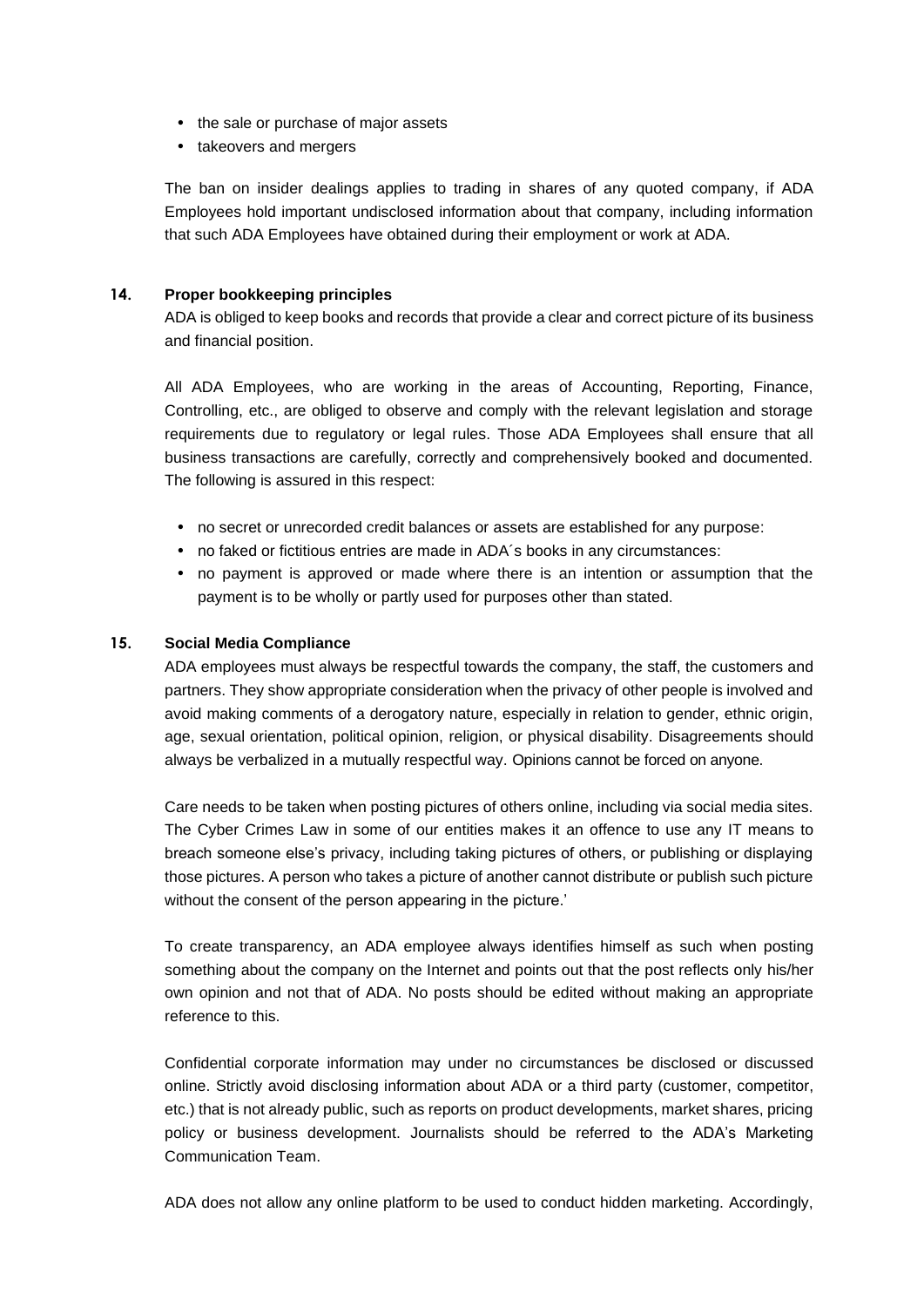neither slander/libel/bad-mouthing of a competitor nor anonymous posts on third-party websites are allowed. This applies also to anonymously praising an ADA product in online platforms, blogs (social media) and websites. No one is anonymous online: Contributions of ADA employees can be traced back and thus not only damage ADA's reputation, but also may entail legal consequences for the ADA employee as well as the company.

### **Opinion & Views**

ADA employees must always observe the boundaries between expressing their own valid opinion (such as religious or political views) and asserting facts. The latter may on no account be incorrect, defamatory, or offensive. An ADA employee has a "duty of fidelity/loyalty" to ADA that can also extend to his/her private life. ADA reserves the right to remove defamatory and pejorative contributions (known as "flaming") if the reputation of the company, its legal integrity, conformity with the compliance and IT Policies could be harmed or violated.ADA employees respect intellectual property (IP) rights. Third-party material (photos, videos, literary works) may not be used deliberately free of charge or circulated without the consent of the author (IP rights holder).

Protection of trade secrets forms part of an ADA employment contract and thus also has an impact on (private) online activities in relation to ADA on online platforms, blogs (social media) and websites. Unauthorised disclosure of data, incorrect factual assertions and non-compliance with the ADA policies can have consequences under local employment law. ADA employees have an obligation, as a secondary contractual duty, to provide information on imminent damage or risks for the company that become known to them. The officer responsible for social communications should immediately be informed about statements that are negative or derogative to the company image.

To be able to pursue an effective and consistent social media strategy and to offer a uniform and coherent online presence, employees are not allowed to create profiles, accounts or similar representations with ADA identifying marks on social media platforms. An ADA employee already running this kind of profile or who is aware of an unofficial profile must get in contact immediately with the officer responsible for Marketing Communication.

Personal accounts on platforms used for more "professional" purposes (e.g., Xing, LinkedIn) where information on the employer or the job position is given are excluded from this regulation.

### <span id="page-6-0"></span>**16. Compliance Management System**

16.1 Compliance Organisation

Any ADA Employees meeting with difficulties in the application of this policy – for instance if they are uncertain about the correct way to proceed - may – in the first place - consult the local Compliance Officer personally or via compliance@ada-cosmetics.com.

#### 16.2 **Reporting Compliance incidents**

If he/she so wishes the identity of the ADA Employee will be kept secret provided the report is made in good faith. ADA will not tolerate any retaliatory action against persons making such reports. ADA Employees reporting in good faith shall not be subject to detriments of any kind.

Due to the fact, that anonymous reports hamper investigations of the situation and enquiries are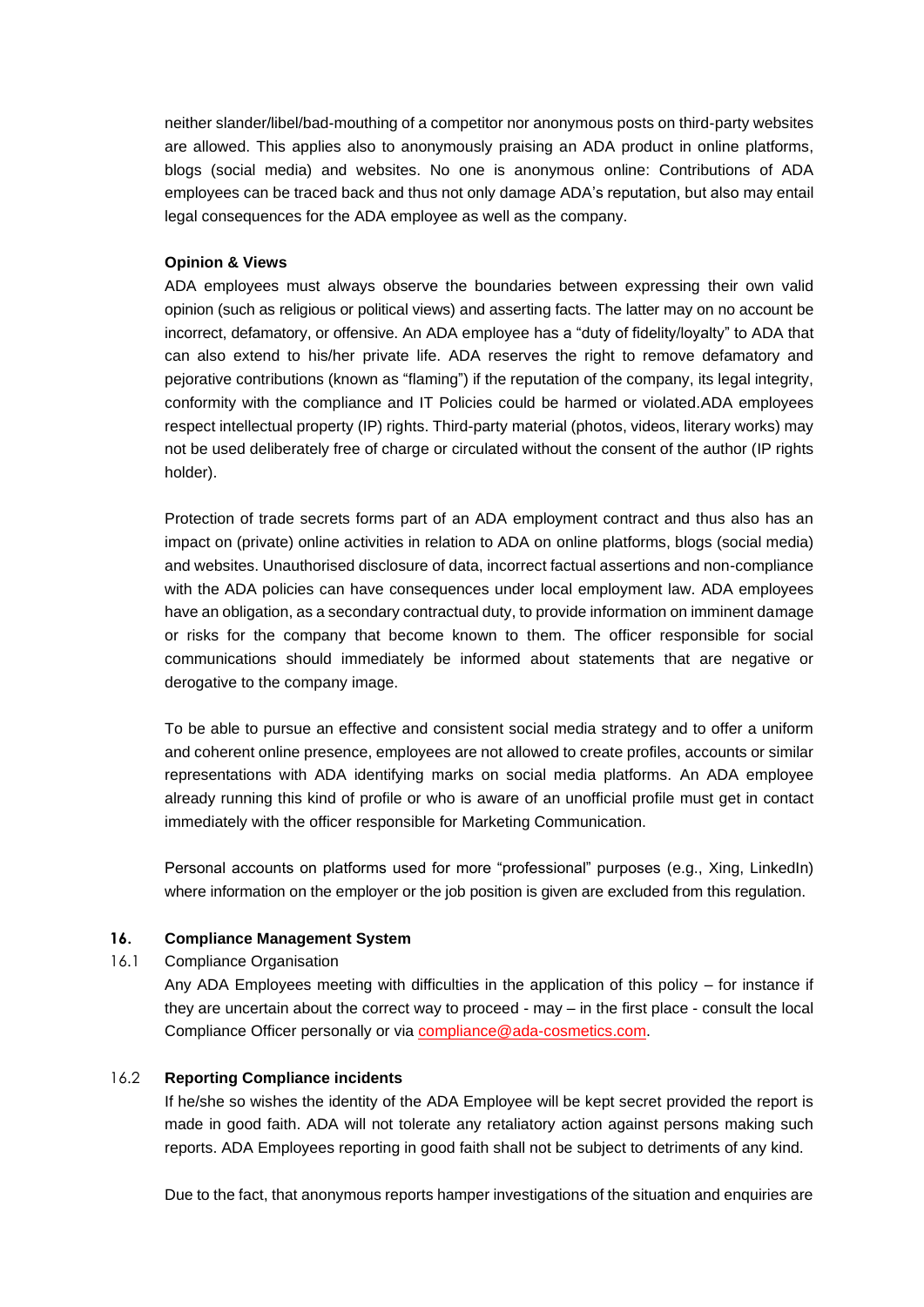not possible, open reports are preferred. In case of anonymous reports, these reports shall be provided with comprehensive information concerning the situation.

#### 16.3 **Consequences of misconduct**

ADA Employees make all appropriate and reasonable efforts to constantly implement and apply the values and principles enshrined in this Code of Conduct. Breach of the Code of Conduct can result in employment-law measures including the termination of the employment contract. Severe matters could lead to claims in damages and/or result in criminal charges to the authorities. Third persons may also be subject to civil-law measures

#### **This Code of Conduct enters into force on 1st January 2022**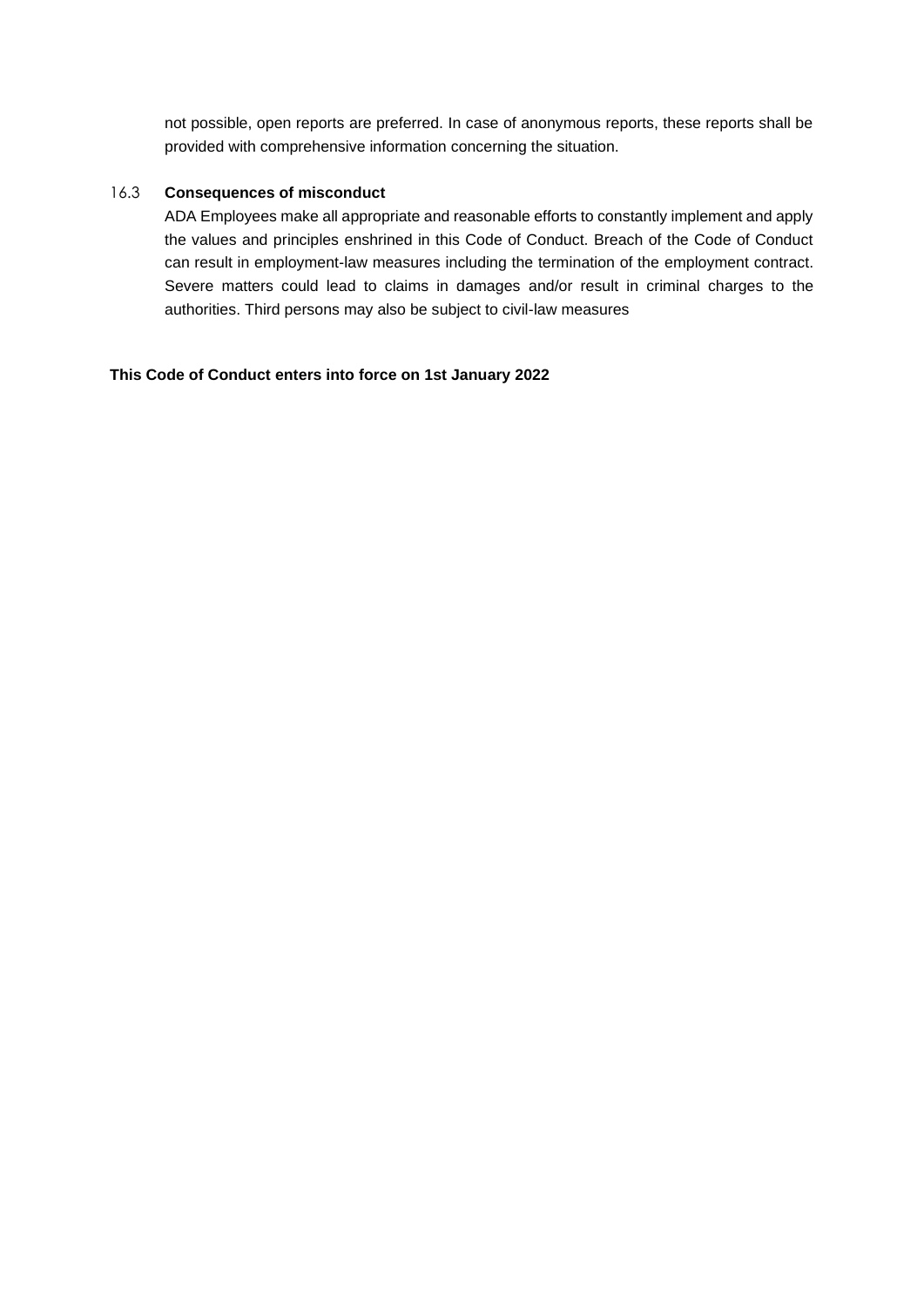## **Attachment 1**

## **ADA-Antitrust Code of Conduct**

#### 1. PURPOSE OF THE DOCUMENT

Competition rules (also referred to as antitrust rules) hold a central role in regulating the activity of businesses operating in all sectors of the economic sphere. Infringement of competition rules may expose businesses to very high administrative penalties and to orders for damages in civil proceedings, in addition to severely harming their reputation.

Employees may be exposed to criminal sanctions, including imprisonment. Undertakings must therefore operate on the market in full compliance with competition rules and must avoid putting in place collusive behaviours aimed at market sharing or price fixing (agreements) and unilateral behaviours which, by exploiting market power, are aimed at excluding competitors from the market or at making extra profits detrimental to consumers (monopolisation conducts or abuses of dominance).

In this context, all managers and employees employed by the ADA Group companies will have to commit themselves to fully comply with antitrust rules in the performance of their activities.

The Antitrust Code of Conduct constitutes an integral part of the compliance programme and aims to provide a general overview of problems relating to the application of European antitrust principles, with specific reference to agreements restricting competition and abuses of dominant position.

#### 2. THE PURPOSE OF COMPETITION LAW

The purpose of competition rules is to make sure companies vigorously and fairly compete. This encourages enterprise and efficiency, creates a wider choice for consumers and helps reduce prices and improve quality. To achieve this result, companies are supposed to act independently of each other on the market, without limiting their freedom to compete and without sharing commercially sensitive information that would make their future moves more predictable to competitors. For these reasons, all contacts with competitors are in principle seen as suspicious.

Additionally, companies holding a monopoly or dominant position should not take advantage of the weaker competition on that market to strengthen their position by imposing unfair conditions to its customers or end-users, or by using tactics that undermine rivals' survival or potential entry in the market. In sum, competition rules aim at punishing any conduct that may subvert "competition on the merits" in any market. Their main driver is promoting market economics and healthy competition to enhance welfare of consumers, who should be able to purchase goods and services of the best quality and at the lowest possible price. This very purpose also justifies, in exceptional instances, cooperation (such as Research & Development agreements) between competitors or unilateral conducts by dominant firms that can clearly enhance efficiency and benefit consumers, e.g., by favouring innovation or increasing choice in the market.

### 3. BASIC NOTIONS OF ANTITRUST

Antitrust rules may apply to any entities carrying out an independent economic activity, irrespective of their legal status or the way in which they are financed. This concept may include all companies which respond to a single coordination and management centre, effectively depriving (or significantly limiting) them of decisional independence on issues of strategic importance (as may occur, for example, in ADA Group of companies).

This "extended" concept of undertaking implies that antitrust rules do not in principle apply to agreements between companies that belong to the same group.

Relevant markets: When assessing the anticompetitive effect of any form of conduct, be it an agreement or an abuse of a dominant position/monopolization attempt, we must refer to a specific market in both its product and geographic dimension which represent the appropriate frame of reference to assess the conduct in question. Regarding the products, the relevant market comprises all those products and/or services which are regarded as interchangeable or substitutable by the consumer, because of their characteristics, prices, or intended use.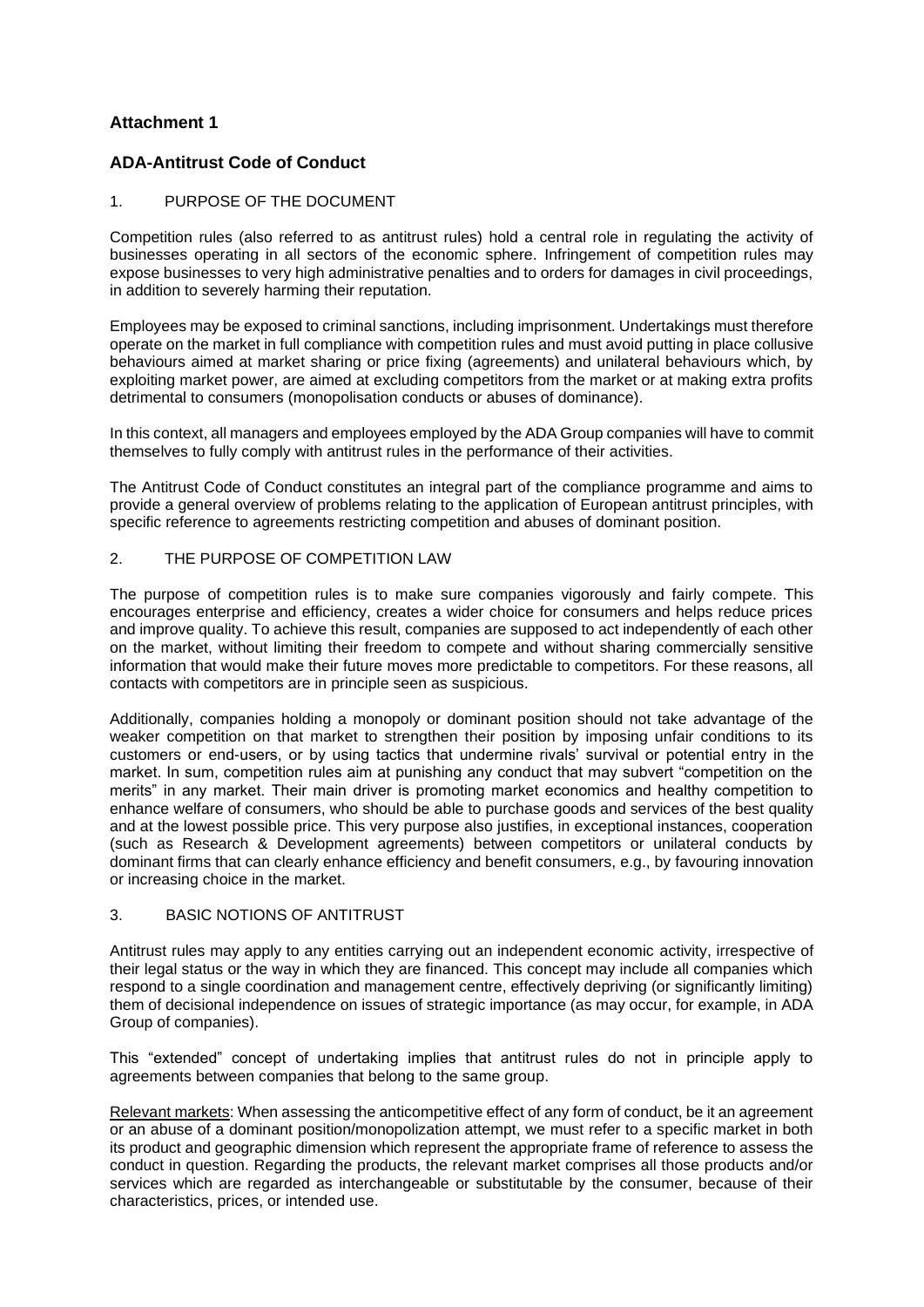The relevant geographic market comprises the area in which the companies concerned are involved in the supply and demand of products or services, and where conditions of competition are sufficiently homogeneous compared to those existing in neighbouring areas.

Restrictive Agreements/Practices: This notion covers any form of agreement or collusion between two or more companies finalized at coordinating their market strategy. Only behaviours that can be traced back to independent decisions fall outside of this notion. More specifically, this notion covers:

- All forms of agreements, whether formal or informal, binding, or non-binding, such as informal agreements and gentlemen's agreements that may restrict competition:
- So-called "concerted practices", a form of coordination which, without being embodied in a tangible agreement, constitutes a conscious collaboration between parties despite competition. The notion of concerted practice requires: i) the presence of some form of "contact" between companies that allows them to gain knowledge of their respective business strategies, and ii) a direct and tangible impact of such contact on the conduct of involved companies, i.e., that the latter will consider the information which was exchanged when making their business decisions.
- Trade association decisions competition laws do not prohibit companies from attending meetings with competitors in the context of trade associations. However, resolutions are deemed to be agreements restricting competition whenever they induce associates to effectively coordinate their market behaviour.

Horizontal Relations / Restrictions: This covers relationships between firms that actually or potentially compete on the same market. Horizontal restrictions are the most harmful to competition, e.g., if the parties agree to fix prices or output or to share markets, or if the co-operation enables the parties to maintain, gain or increase market power and thereby is likely to give rise to negative market effects with respect to prices, output, product quality, product variety or innovation. Any form of coordinated behaviour related to participation in tenders potentially represents a horizontal restriction of competition. Horizontal cooperation may however result in precompetitive outcomes in specific circumstances and is allowed under certain strict circumstances: notable examples are in the field of research and development, joint production, joint purchasing, product standardisation.

Special attention must be paid to ensure compliance with antitrust regulations whenever participating in a tender, especially if participating in a consortium (e.g., by establishing temporary company associations.

In effect, an agreement between two competing companies regarding joint participation in a tender is potentially capable of leading to a coordination of their competitive behaviour. The immediate consequence of this form of coordination is a reduction of the number of tender participants. Joint participation in tenders is discouraged; especially whenever it involves two or more companies that, by themselves, could meet the technical and financial requisites needed to participate in the tender on a stand-alone basis. Of course, apart from these considerations of a general nature, it is necessary to proceed to a case-by-case analysis.

Vertical Relations / Restrictions: These relations are between firms that operate at different levels of the production or distribution chain, for instance distribution agreements between manufacturers and wholesalers or retailers. Though in general they are less harmful than horizontal agreements, vertical agreements may include provisions that are forbidden if there is some degree of market power at the level of the supplier or the buyer or both, insofar as they restrict the commercial freedom of any of its parties without any justification. The most common vertical agreements are however considered procompetitive even if they limit to some extent the parties' ability to freely compete. Common examples include licensing, distribution (exclusive and selective), purchase and franchising agreements.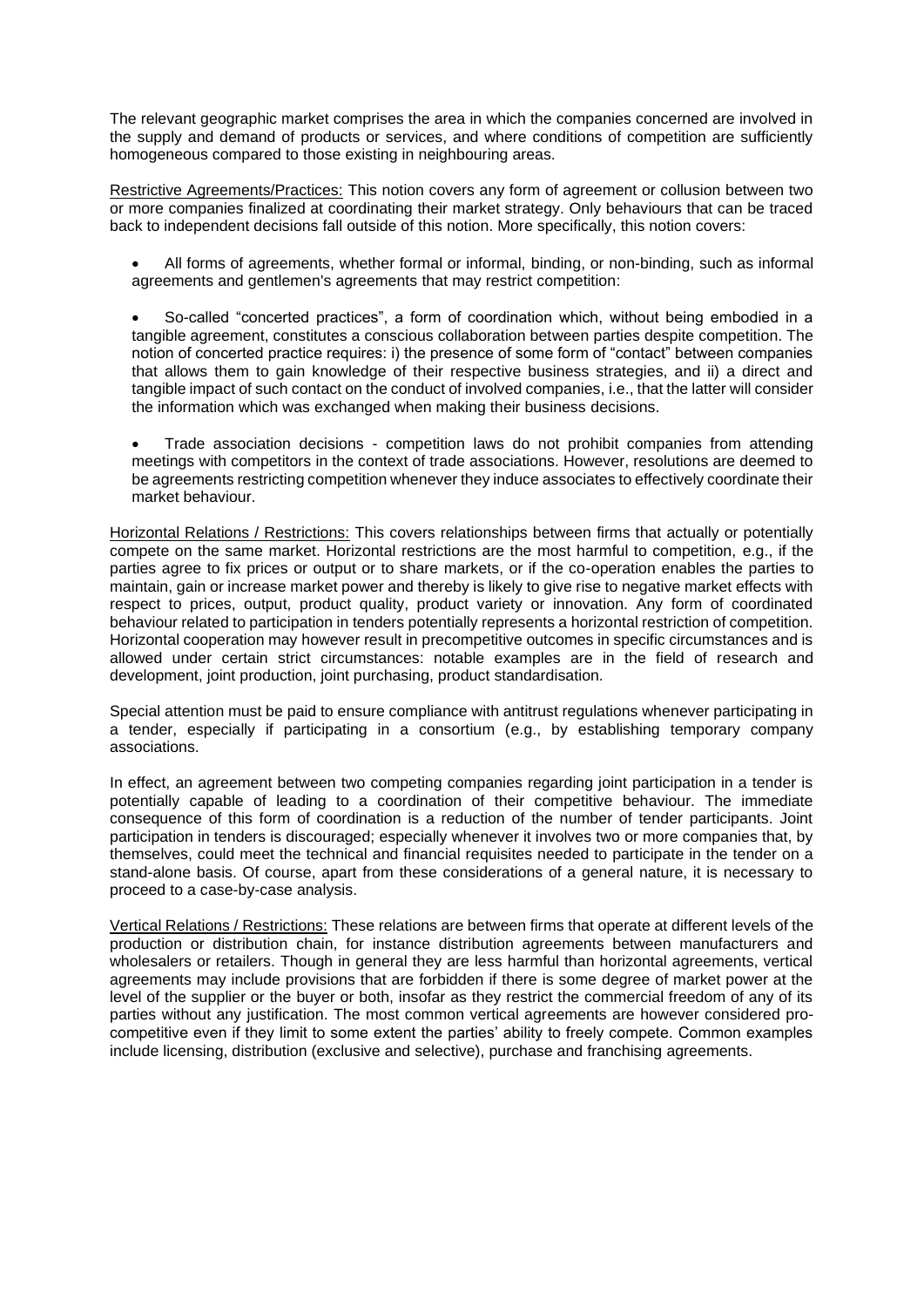Dominant position: An "undertaking/firm" is deemed to be in a "dominant position" whenever it is in the condition to:

- behave independently of competitors, clients and consumers by the position it holds on the relevant market:
- significantly influence the actions of competitors on the relevant market and/or hinder the entry of new players into the same market. The existence of a dominant position is usually indicated by the presence of large market shares. The holding of a dominant position is not unlawful. Only its abuse is sanctioned by competition law (see below).

Abuse of dominant position: A dominant firm, by its powerful position, is burdened with a special responsibility to guarantee and maintain competition within the relevant market it dominates. In practice, this means that:

- it cannot impose unfair terms on its customers, either by exploiting its position (e.g., excessive prices) or by extending its position into other markets, for instance through strategies consisting of tying (i.e., by making the sale of the dominated product conditional upon the purchase of another product) or bundling the products.
- it cannot discriminate among customers; although it can lawfully compete against its competitors, it cannot act too "aggressively", in a way that could prevent as efficient competitors from profitably operating in the market, e.g., by applying below cost ("predatory") prices or discounts, or by preventing them from having access to essential inputs or to a large portion of customers.

Merger Control Review: The following are transactions typically subject to merger control review by competition authorities, provided they meet given jurisdictional criteria:

- mergers between independent firms;
- acquisitions of a business;
- acquisition of control or significant interests conferring a certain degree of influence on commercially strategic decisions:
- creation of structured joint ventures. The parties are not allowed to exchange information or to implement the transaction until clearance is received by the relevant competition authorities. Infringing this rule can result in serious penalties for the companies involved. Where the proposed transactions lead to significant lessening of competition, antitrust authorities can either prohibit them or impose conditions and amendments to remedy their anticompetitive effects.

### 4. POWERS OF INQUIRY OF COMPETITION AUTHORITIES

Enforcement of competition rules is generally performed by independent and highly sophisticated public authorities, with ample powers of investigation including:

• the power to conduct inspections without notice on any company premises, individual or legal persons that are deemed to be in possession of any documents that may be relevant to a preliminary investigation. When executing an inspection, competition authorities usually avail themselves of the collaboration of police officers which, in case of resistance, have the power to force access to offices, rooms, cabinets, computers etc. Furthermore, they may also affix seals whenever deemed necessary to ensure performance of an inspection, or to prevent any potential tampering (e.g., when inspections last more than one day). Managers and employees of ADA subject to inspection must cooperate with officers. The unjustified refusal to supply information or disclose documents that are relevant to the preliminary investigation, or the rendering of untruthful information is punishable by specific sanctions and can be deemed an aggravating circumstance in the assessment of competition law infringements: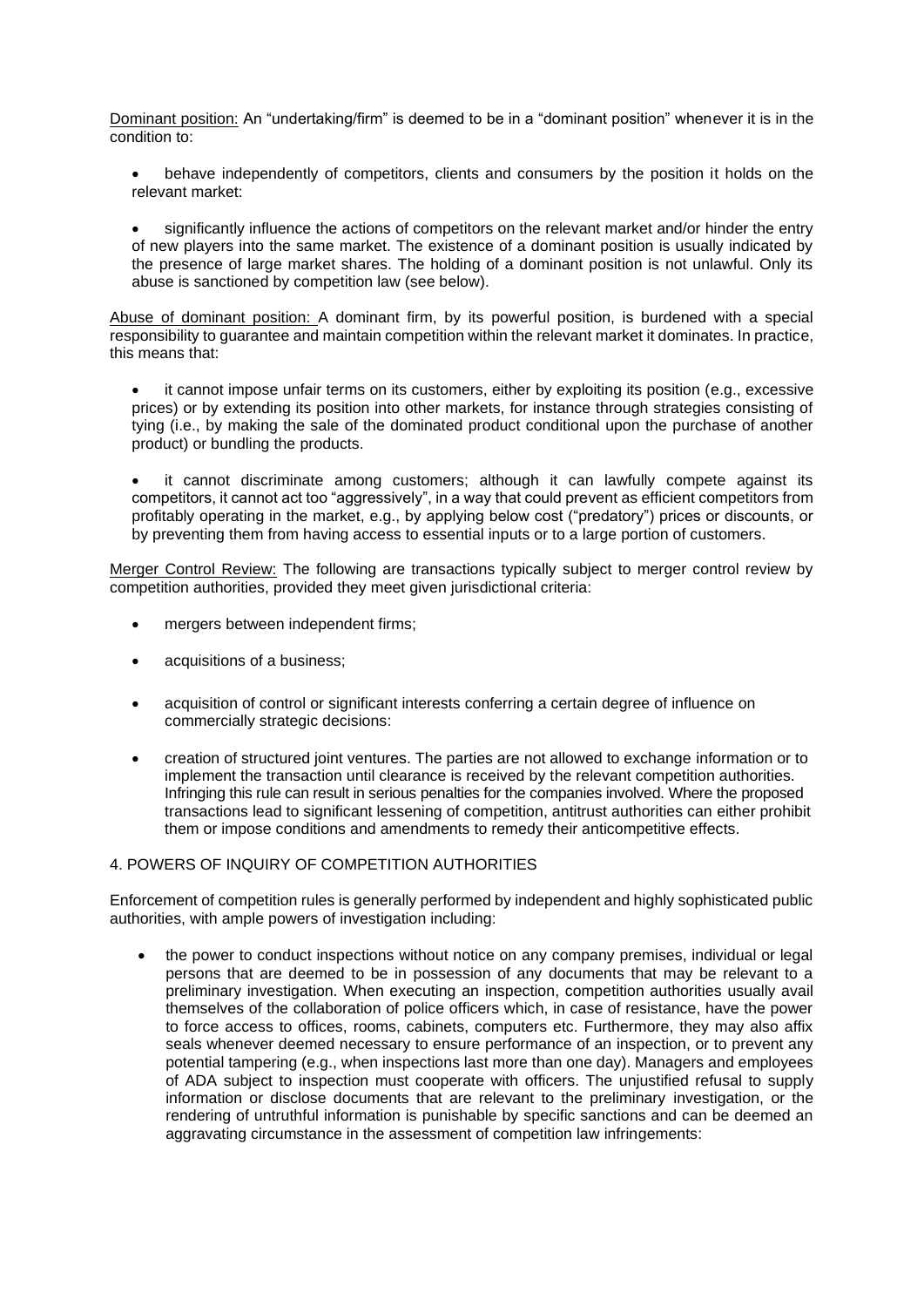- the power to request information any company receiving such request must reply in a full and truthful manner or face sanctions. Since requests are largely used as a tool to obtain information aimed at opening or carrying out an investigation, replies should be studied with care:
- Exchange of information between competition authorities:
- Leniency programmes most competition authorities grant benefits to those companies that supply information for the identification and sanction of secret cartels (which aim at fixing prices, sharing markets, or following through with other serious forms of anticompetitive conduct). This has proved a powerful tool to unveil cartels.

#### 5. CONSEQUENCES OF THE INFRINGEMENT OF COMPETITION RULES

Any company responsible for infringement of competition law is subject to the penalty of considerable monetary sanctions. In some jurisdictions, this can reach 10 % of the value of turnover of the last year at corporate group level.

ADA managers and employees can be held accountable for breach of competition rules. This can result in either monetary penalties or, in most serious instances, in their imprisonment.

Depending on the jurisdictions, agreements infringing competition law may be null and void and therefore ineffective.

Violation of these rules may also lead to claims for damages filed by customers, competitors or consumers damaged by the unlawful conduct, as well as by a party to the anticompetitive agreement that is deemed not to be accountable for the offence (for example, the licensee of a company wielding significant market power). Damages are normally calculated as a percentage of the value of the sales/projects concerned by the anticompetitive conducts and in some jurisdictions (such as US), are even enhanced to increase the deterrent effect of competition rules.

A growing perception of the gravity of infringement of competition rules entails that these have a negative impact on company image and reputation both vis-à-vis customers and the public. Decisions that ascertain infringements are generally widely broadcasted by mass media and are normally published by the relevant authorities.

#### 6. GUIDING PRINCIPLES

#### Principles of conduct when dealing with competitors:

a) Prior submission to the Compliance Officer or the external legal advisor of ADA of all issues potentially relevant to competition law.

b) Careful verification of the form and content of any communication and/or unilateral statement (e.g., letters, e-mails, internal memos). These must not be susceptible to being interpreted as evidence of the presence of anticompetitive agreements; for example, by raising suspicion of having received and/or having transmitted confidential information to competitors.

c) In meetings with competitors, even when they take place in the context of trade associations or other legitimate contexts, always follow a previously agreed agenda. Discussions must never deal with:

- issues concerning prices, discounts or refunds, costs, quantities produced and sold, supply sources, or any other element referable to the future marketing strategies of such parties:
- issues relating to confidential profiles (economic terms, etc.) inherent to relations with resellers, suppliers, or distributors:
- information relating to the identity of clients and any other confidential information relating to clientele:
- business, investment, or advertising strategies:
- collective actions (e.g., collective refusals to contract with a specific client and collective refusal to accept certain contractual terms are prohibited).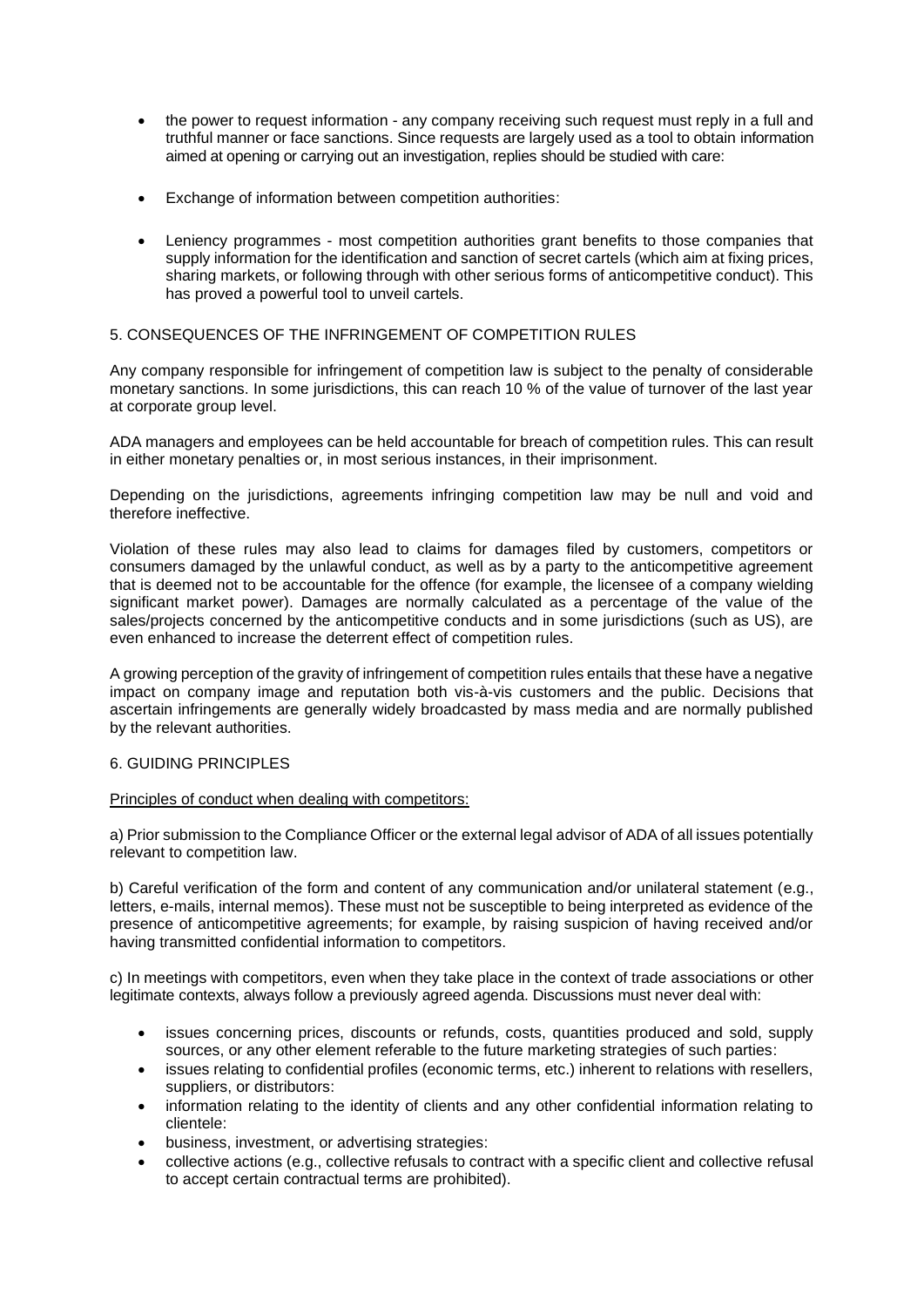d) Should any such issue be dealt with during a meeting, immediate opposition must be raised against the same, insisting that it not be discussed (and it be removed from the agenda). If opposition fails, the meeting must be abandoned immediately, making sure that both objections and abandonment of the meeting are formally recorded. Otherwise, a company may be held responsible for breaches arranged by others if it was aware of collusion and nonetheless accepted the consequences.

e) Coordination between competing companies is forbidden when it concerns participation in tenders: any exchange of information concerning bidding terms, as well as the decision of whether to participate in the tender, is prohibited. However, the following are generally allowed:

- Discussion of issues relating to client solvency and reliability with competitors:
- Acquisition of data relating to prices applied by competitors by visiting resellers or distributors:
- Use of data relating to prices made known to the public and any other information relating to competitors that is freely available:
- Exchange of statistic information when it contains aggregate data that does not allow for the identification of the source company.

#### Principle of conduct in vertical relations:

The following standards of conduct should be complied with:

a) abstaining from imposing minimum resale price:

b) abstaining from exerting pressure (or supplying incentives) aimed at making the distributor comply with a recommended retail price:

c) refraining from following up on complaints concerning excessive price discounts applied by other distributors (of the same products/services of the same producer):

d) verification if the web site of the company or if other communications directed to distributors contain indications which could be considered as a prohibition of promoting and selling products via internet:

e) where ADA holds more than 30% market shares, the inclusion in the contract of non-competing clauses or similar provisions must be carefully assessed:

f) whenever a system of selective distribution is adopted, verification of criteria for the selection of distributors:

#### Principles of behaviour for the company holding a dominant position:

In relation to products or services sold in the market dominated by the company, the following rules of behaviour should be complied with:

a) do not force clients to buy exclusively or mostly from the company:

b) do not grant discounts or incentives which are:

- not connected to quantitative aspects only
- granted on a timeframe of more than three months
- retroactive
- not connected to cost savings

c) do not grant incentives or discounts not pre-emptively approved by ADA:

d) avoid groundless discrimination between clients or between ADA Group companies and third-party companies:

e) ensure that discounts or more advantageous business terms granted to certain clients of ADA Group companies are justified by cost savings or gains in efficiency and based on real and transparent criteria;